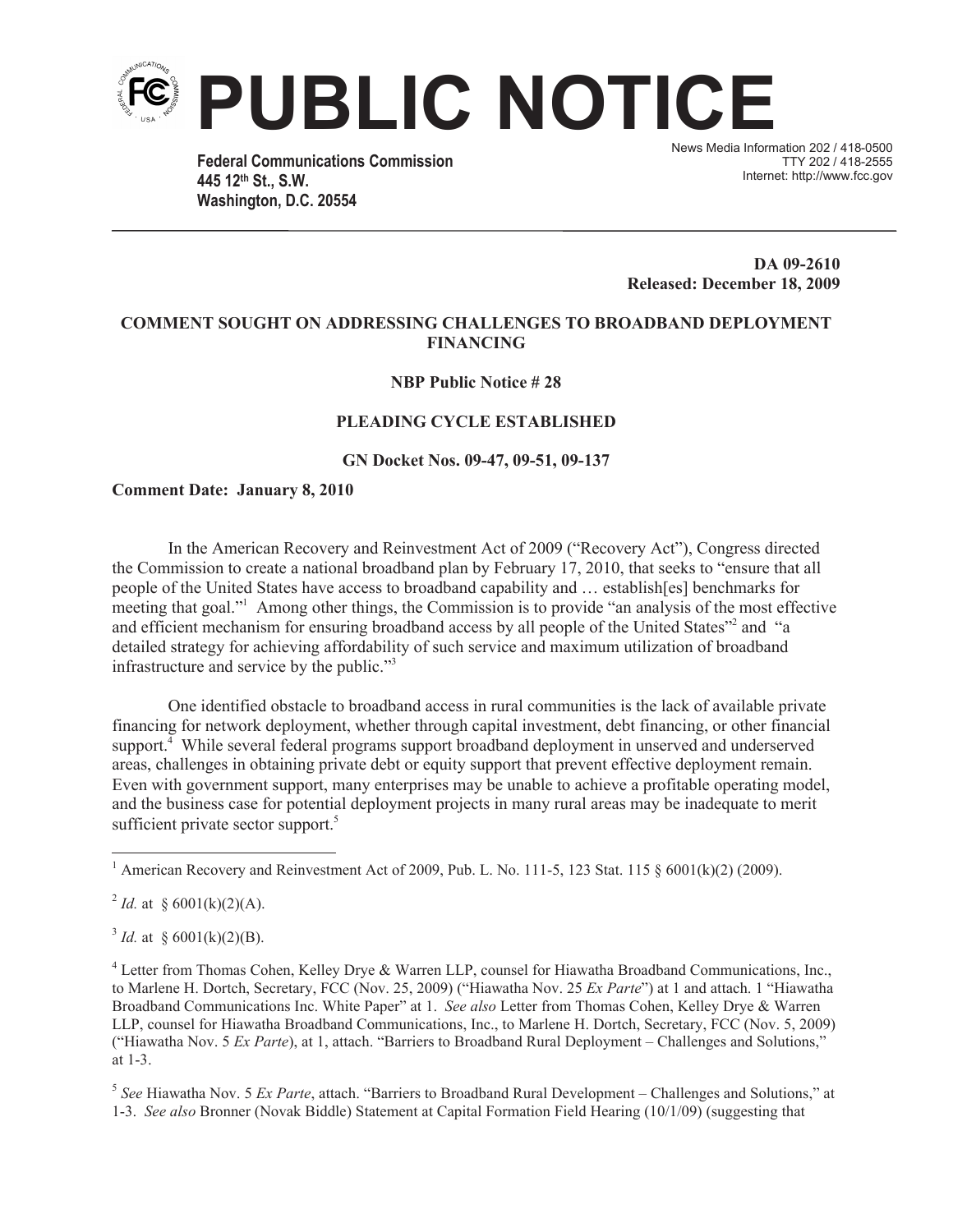In an effort to address these challenges, the Commission seeks comment on the potential private sector and government funding vehicles for effective financing of broadband deployment projects in rural and high cost areas. While many of these vehicles may be outside the Commission's scope and jurisdiction, the Commission is considering a range of potential vehicles in order to address the Congressional call for "an analysis of the most effective and efficient mechanism for ensuring broadband access" to all Americans.

Recognizing the issues are complex and differ in various contexts, the Commission seeks to focus on how government policies and programs create more effective incentives for private financing of deployment of broadband infrastructure in the country's underserved and unserved areas.

- 1. What existing federal government institutions, program mechanisms, and sources of funding could be employed to create greater incentives for privately financed rural broadband deployment?<sup>6</sup>
	- a. What current federal programs administered by existing institutions, including Rural Utilities Service and National Telecommunications and Information Administration, provide instructive precedents for innovative financing support vehicles, such as loan guarantees?<sup>7</sup>
	- b. What types of federal government financing (one-time grants, ongoing grants, loans, loan guarantees, etc.) are best suited in what contexts and what would be the respective levels of private financial leverage we can expect each type to provide?
- 2. What new financing methods should be employed to increase effectiveness and encourage entrepreneurship in the private sector for supporting rural broadband deployment?
	- a. How would the new financing vehicle be structured and administered? What would its cost be, both financially and administratively, and how would the government ensure the sustainability of the overall program to continue future support?
	- b. How can existing financing vehicles (e.g., grants, loans, etc.) be leveraged and/or rechanneled to create appropriate incentives for private sector financing of deployment in rural areas? What would be the qualitative and quantitative impact on private behavior for different types of support (e.g., one-time grants, ongoing grants, loans, revolving loans, etc.)?

<sup>6</sup> Commenters do not need to re-submit any information previously provided in response to NBP Public Notice #19 regarding universal service and intercarrier compensation. *See Comment Sought on the Role of the Universal Service Fund and Intercarrier Compensation in the National Broadband Plan*, GN Docket Nos. 09-47, 09-51, 09- 137, Public Notice, DA 09-2419 (WCB, rel. Nov. 13, 2009).

venture capital firms examine the return on investment in each point of the value chain and that the cost of capital is often too high).

<sup>7</sup> *See, e.g.,* Remarks of Dr. Gary Bojes, USDA/RUS, at Capitalization Strategies for Small and Disadvantaged Businesses Workshop (11/12/2009) at 15-17

<sup>(</sup>http://www.broadband.gov/docs/ws\_capitalization\_strategies/ws\_capitalization\_strategies\_transcript.pdf) (last visited December 18, 2009) (explaining that USDA/RUS provides many low interest loans that help improve telecommunications infrastructure).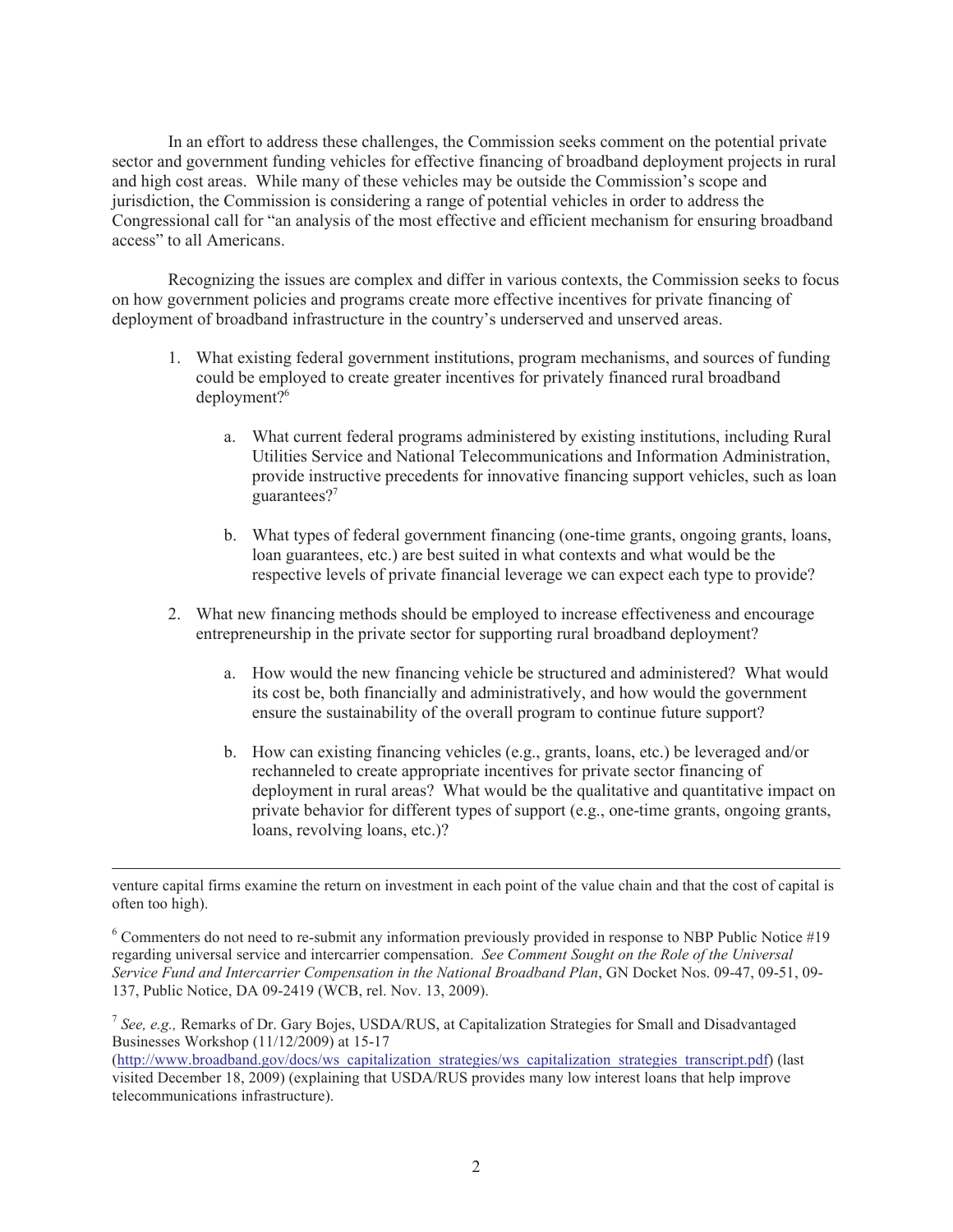c. Are there new financing vehicles (e.g., loan guarantees) that have not been employed in the broadband context that should be considered?

This matter shall be treated as a "permit-but-disclose" proceeding in accordance with the Commission's *ex parte* rules. *See* 47 C.F.R. §§ 1.1200, 1.1206. Persons making oral *ex parte* presentations are reminded that memoranda summarizing the presentations must contain summaries of the substance of the presentations and not merely a listing of the subjects discussed. More than a one- or twosentence description of the views and arguments presented generally is required. *See* 47 C.F.R. § 1.1206(b). Other rules pertaining to oral and written *ex parte* presentations in permit-but-disclose proceedings are set forth in section 1.1206(b) of the Commission's rules, 47 C.F.R. § 1.1206(b).

- · **All comments should refer to GN Docket Nos. 09-47, 09-51, and 09-137.**
- · **Please title comments and reply comments responsive to this Notice as "Comments —NBP Public Notice # 28."**
- · **Filers using the Commission's Electronic Comment Filing System (ECFS) should enter the following text in the "Custom Description" field in the "Document(s)" section of the ECFS filing page: "Comments – NBP Public Notice #28".**
- We strongly encourage parties to develop responses to this Notice that adhere to the organization **and structure of the questions in this Notice**.

Comments may be filed using (1) the Commission's Electronic Comment Filing System (ECFS), (2) the Federal Government's eRulemaking Portal, or  $(3)$  by filing paper copies.<sup>8</sup> Comments can be filed through the Commission's ECFS filing interface located at the following Internet address: http://www.fcc.gov/cgb/ecfs/. Comments can also be filed via the Federal eRulemaking Portal: http://www.regulations.gov.<sup>9</sup> In completing the transmittal screen, commenters should include their full name, U.S. Postal Service mailing address, and the applicable docket or rulemaking number. Parties who choose to file by paper must file an original and four copies of each filing. If more than one docket or rulemaking number appears in the caption of this proceeding, filers must submit two additional copies for each additional docket or rulemaking number.

Filings can be sent by hand or messenger delivery, by commercial overnight courier, or by firstclass or overnight U.S. Postal Service mail. All filings must be addressed to the Commission's Secretary, Office of the Secretary, Federal Communications Commission.

**•** Effective December 28, 2009, all hand-delivered or messenger-delivered paper filings for the Commission's Secretary must be delivered to FCC Headquarters at  $445 \frac{12^{th}}{S}$  St., SW, Room TW-A325, Washington, DC 20554. All hand deliveries must be held together with rubber bands or fasteners. Any envelopes must be disposed of before entering the building. **PLEASE NOTE**: Through December 24, 2009, the Commission's contractor will receive hand-delivered or messengerdelivered paper filings for the Commission's Secretary at 236 Massachusetts Avenue, NE, Suite 110, Washington, DC 20002. This filing location will be permanently closed after December 24, 2009. The filing hours at both locations are 8:00 a.m. to 7:00 p.m.

<sup>8</sup> *See* Electronic Filing of Documents in Rulemaking Proceedings, 63 Fed. Reg. 24121 (1998).

<sup>&</sup>lt;sup>9</sup> Filers should follow the instructions provided on the Federal eRulemaking Portal website for submitting comments.